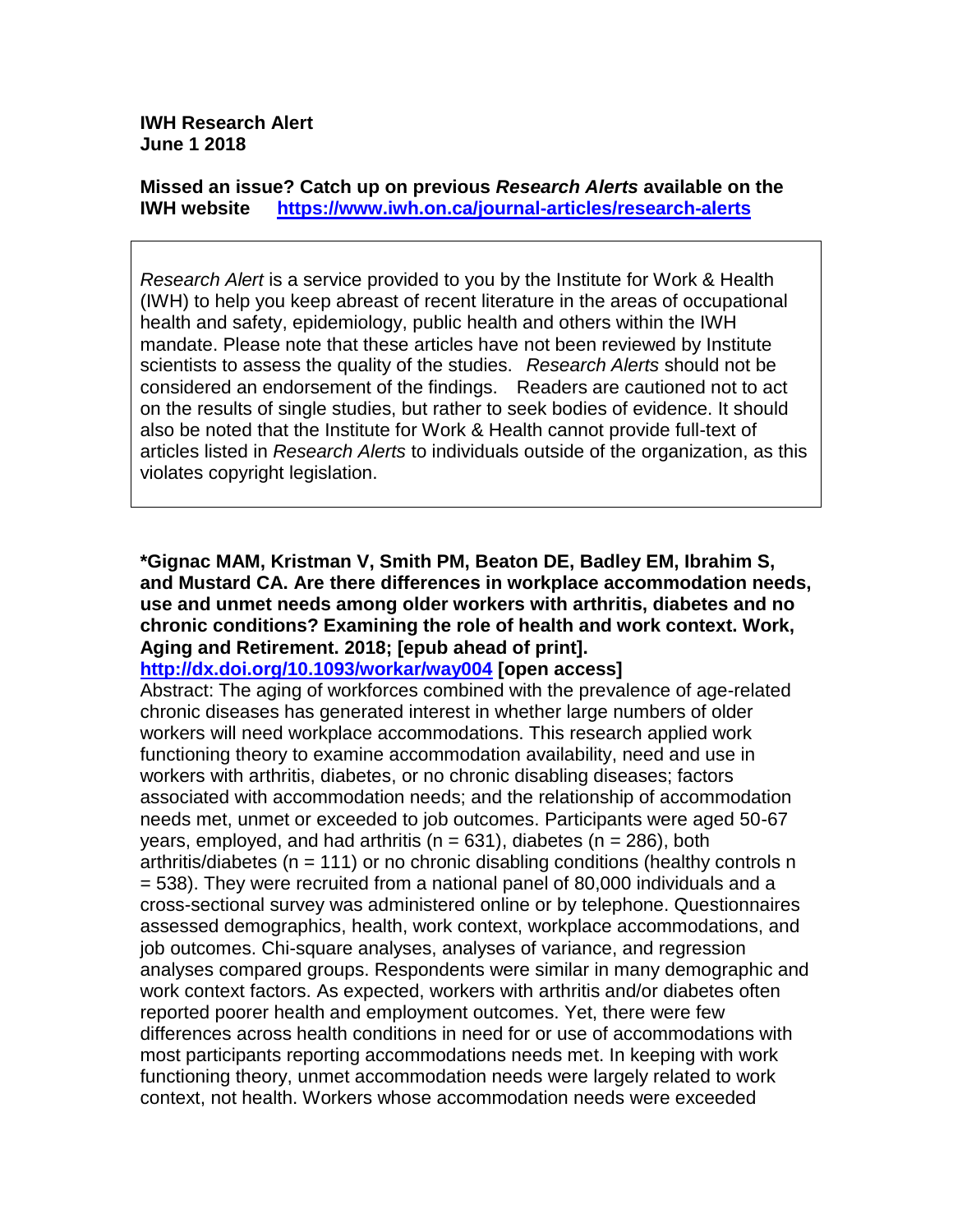reported better job outcomes than those with accommodation needs met. Findings highlight both work context and health in understanding workplace accommodations and suggest that many older workers can meet accommodation needs with existing workplace practices. However, additional research aimed at workplace support and the timing of accommodation use is needed.

### **Ameri M, Schur L, Adya M, Bentley FS, McKay P, and Kruse D. The disability employment puzzle: a field experiment on employer hiring behavior. ILR Review. 2018; 71(2):329-364. <http://dx.doi.org/10.1177/0019793917717474>**

# **Beland D and Katapally TR. Shaping policy change in population health: policy entrepreneurs, ideas, and institutions. International Journal of Health Policy and Management. 2018; 7(5):369-373.**

**<http://dx.doi.org/10.15171/ijhpm.2017.143> [open access]**

Abstract: Political realities and institutional structures are often ignored when gathering evidence to influence population health policies. If these policies are to be successful, social science literature on policy change should be integrated into the population health approach. In this contribution, drawing on the work of John W. Kingdon and related scholarship, we set out to examine how key components of the policy change literature could contribute towards the effective development of population health policies. Shaping policy change would require a realignment of the existing school of thought, where the contribution of population health seems to end at knowledge translation. Through our critical analysis of selected literature, we extend recommendations to advance a burgeoning discussion in adopting new approaches to successfully implement evidence-informed population health policies

### **Bernard A. Results from the 2016 Census: work activity of families with children in Canada. 2018; Catalogue no. 75-006-X. Ottawa, Statistics Canada.**

**<http://www.statcan.gc.ca/pub/75-006-x/2018001/article/54969-eng.htm>**

**Christensen JO, Nielsen MB, Finne LB, and Knardahl S. Comprehensive profiles of psychological and social work factors as predictors of site-specific and multi-site pain. Scandinavian Journal of Work, Environment & Health. 2018; 44(3):291-302.** 

**<http://dx.doi.org/10.5271/sjweh.3706;3706> [open access]**

Abstract: Objective Despite the multifactoriality of work and health, studies of psychosocial work factors with pain are typically limited to a few factors. This study examined a wide range of factors to determine (i) typical combinations of work factor levels ("work situations") and (ii) whether "work situations" predicted pain complaints of six anatomic regions. Methods Questionnaires were distributed to 6175 employees twice over a two-year period. Latent profile

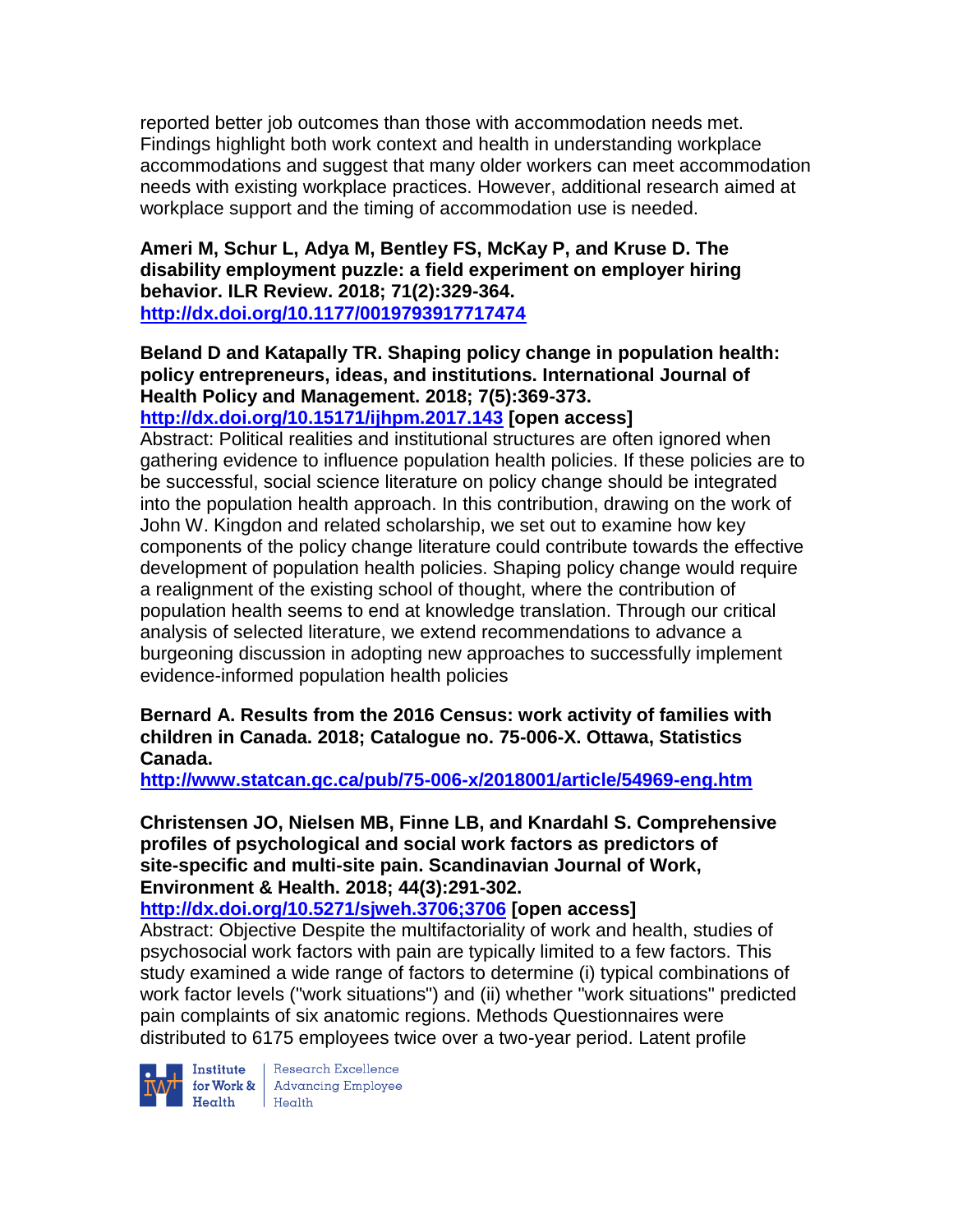analysis was conducted to group employees into profiles of work factor levels. Twelve work factors were measured, reflecting six themes: demands, control, role expectations, leadership, predictability, and organizational climate. Logistic and Poisson regressions compared the groups' risk of pain of the neck, head, back, shoulders, legs and arms, as well as multi-site pain (>1 pain site). Results Four latent profiles emerged based on relative levels of work factors. Profile 1 reflected relatively "desirable" levels of all factors, demonstrating the lowest risk of pain. Profile 2 exhibited the highest, and profile 3 the lowest levels of both demands and control with similar risks of pain, suggesting high levels of control were insufficient to buffer the impact of the combination of the other factors. Profile 4 exhibited "undesirable" levels of all factors and the highest risk, most notably for multi-site pain [odds ratio (OR) 2.32, 95% confidence intervals (CI) 1.80-2.85 compared with profile 1]. Conclusions Different compositions of psychosocial exposures were differentially related to pain. Future studies should take the complexity of work into account by studying comprehensive arrays of co-occurring work factors with health

# **Condon MJ and Edwards JB. A healthy workforce: how workers' compensation & wellness programs go together. Professional Safety. 2018; 63(3):32-37.**

[no doi available]

### **Coole C, Nouri F, Narayanasamy M, Baker P, Khan S, and Drummond A. Engaging workplace representatives in research: what recruitment strategies work best? Occupational Medicine. 2018; 68(4):282-285. <http://dx.doi.org/10.1093/occmed/kqy047>**

Abstract: Background: Workplaces are key stakeholders in work and health but little is known about the methods used to recruit workplace representatives (WRs), including managers, occupational health advisers and colleagues, to externally funded healthcare research studies. Aims: To detail the strategies used in recruiting WRs from three areas of the UK to a qualitative study concerning their experience of employees undergoing hip or knee replacement, to compare the strategies and inform recruitment methods for future studies. Methods: Six strategies were used to recruit WRs from organizations of different sizes and sectors. Data on numbers approached and responses received were analysed descriptively. Results: Twenty-five WRs were recruited. Recruitment had to be extended outside the main three study areas, and took several months. It proved more difficult to recruit from non-service sectors and small- and medium-sized enterprises. The most successful strategies were approaching organizations that had participated in previous research studies, or known professionally or personally to team members. Conclusions: Recruiting a diverse sample of WRs to healthcare research requires considerable resources and persistence, and a range of strategies. Recruitment is easier where local relationships already exist; the importance of building and maintaining these



| Research Excellence for Work & Advancing Employee  $H$ ealth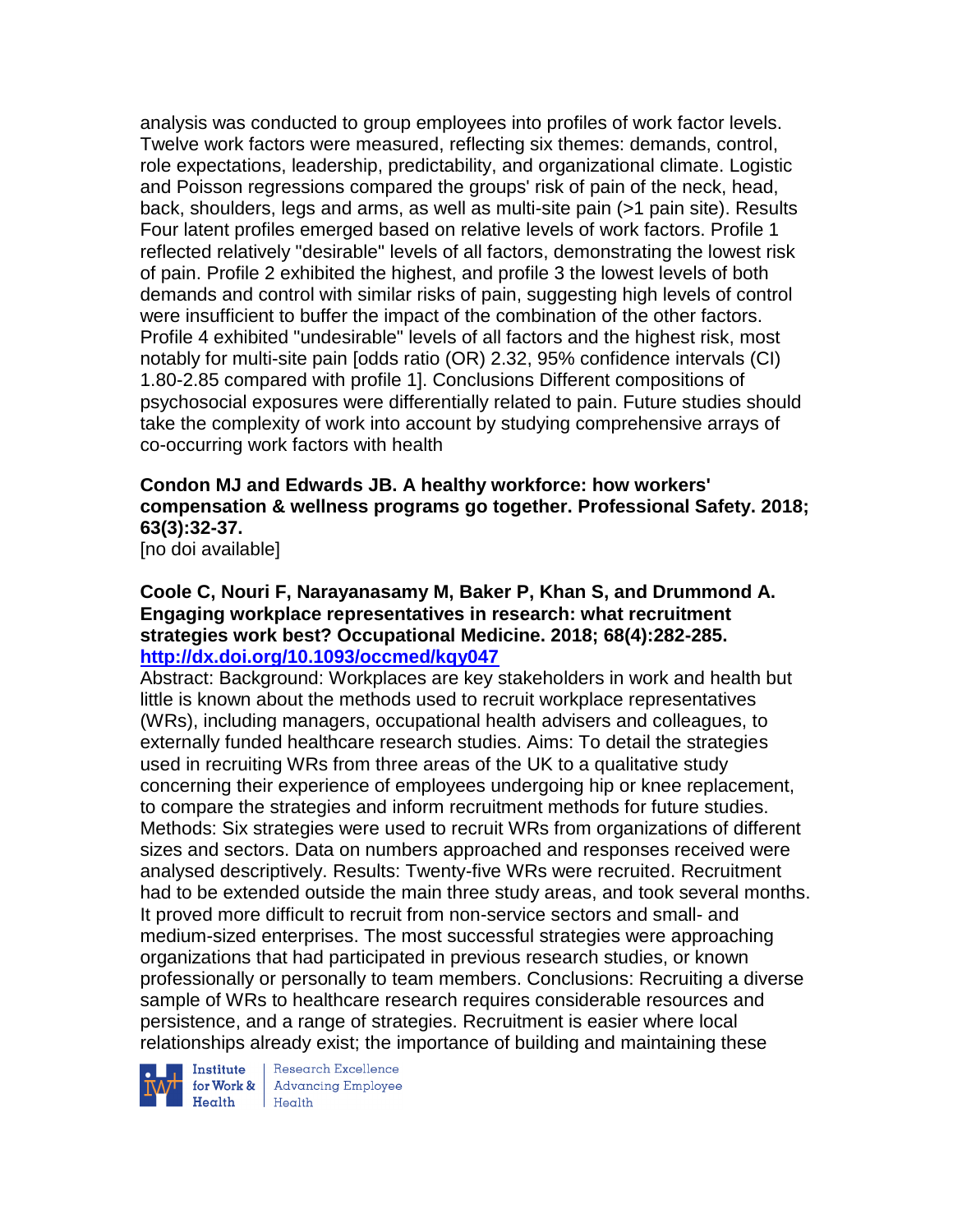relationships cannot be underestimated. However, the potential risks of bias and participant fatigue need to be acknowledged and managed. Further studies are needed to explore how WRs can be recruited to health research, and to identify the researcher effort and costs involved in achieving unbiased and representative samples

# **Dadich A and Doloswala N. What can organisational theory offer knowledge translation in healthcare? A thematic and lexical analysis. BMC Health Services Research. 2018; 18(1):351.**

**<http://dx.doi.org/10.1186/s12913-018-3121-y> [open access]**

Abstract: BACKGROUND: Despite the relative abundance of frameworks and models to guide implementation science, the explicit use of theory is limited. Bringing together two seemingly disparate fields of research, this article asks, what can organisational theory offer implementation science? This is examined by applying a theoretical lens that incorporates agency, institutional, and situated change theories to understand the implementation of healthcare knowledge into practice. METHODS: Interviews were conducted with 20 general practitioners (GPs) before and after using a resource to facilitate evidence-based sexual healthcare. Research material was analysed using two approaches researcher-driven thematic coding and lexical analysis, which was relatively less researcher-driven. RESULTS: The theoretical lens elucidated the complex pathways of knowledge translation. More specifically, agency theory revealed tensions between the GP as agent and their organisations and patients as principals. Institutional theory highlighted the importance of GP-embeddedness within their chosen specialty of general practice; their medical profession; and the practice in which they worked. Situated change theory exposed the role of localised adaptations over time - a metamorphosis. CONCLUSIONS: This study has theoretical, methodological, and practical implications. Theoretically, it is the first to examine knowledge translation using a lens premised on agency, institutional, and situated change theories. Methodologically, the study highlights the complementary value of researcher-driven and researcher-guided analysis of qualitative research material. Practically, this study signposts opportunities to facilitate knowledge translation - more specifically, it suggests that efforts to shape clinician practices should accommodate the interrelated influence of the agent and the institution, and recognise that change can be ever so subtle

### **Eames S, Bennett S, Whitehead M, Fleming J, Low SO, Mickan S, and Caldwell E. A pre-post evaluation of a knowledge translation capacity-building intervention. Australian Occupational Therapy Journal. 2018; [epub ahead of print].**

# **<http://dx.doi.org/10.1111/1440-1630.12483>**

Abstract: BACKGROUND/AIM: Knowledge translation (KT) aims to reduce research-practice gaps. Few studies have investigated methods to build clinicians' capacity for KT. To: (i) evaluate the impact of a multifaceted KT

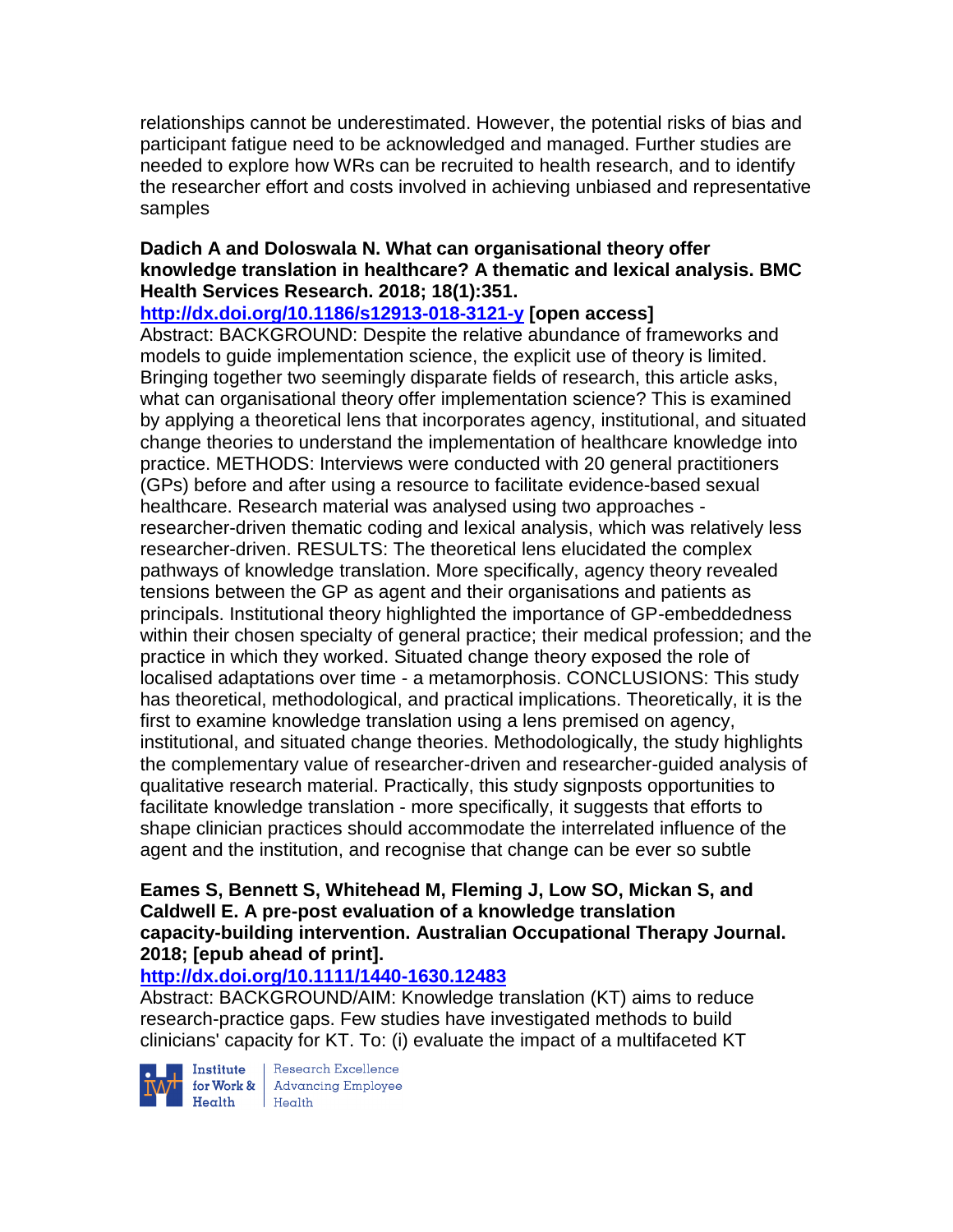capacity-building intervention; (ii) understand barriers and enablers to clinicians' use of KT; and (iii) identify useful strategies. METHODS: A pre-post study to develop KT capacity amongst occupational therapy clinicians ( $n = 46$ ) in a large metropolitan hospital. A customised questionaire (baseline and 18 months) identified KT-related behaviours and barriers and enablers guided by the Theoretical Domains Framework (TDF). McNemar's tests and Wilcoxon signed rank tests were completed on matched data  $(n = 20)$ . At follow-up additional items explored perceptions of change and usefulness of strategies. RESULTS: At follow-up, participants had read more clinical guidelines (10 vs. 17) and more participants reported using strategies to increase the use of recommended clinical practices ( $P = 0.006$ ). The main barriers at baseline were from the TDF domains of 'attention, memory and decision processes', 'knowledge' and 'environmental context and resources', while main enablers were from 'social/professional role and identity', 'reinforcement', 'social influence' and 'beliefs about consequences' domains. At follow-up, significant improvements were seen in 'knowledge' (p < 0.001), 'environmental context & resources' (P < 0.001), 'skills' ( $P = 0.008$ ) 'beliefs about consequences' ( $P = 0.011$ ), 'beliefs about capabilities' ( $P = 0.018$ ), and 'memory, attention & decision processes' ( $P =$ 0.048) and participants agreed that KT had become part of the departments' culture. Strategies perceived most useful included working as a team, having a dedicated staff member, mentoring meetings, department leader support, learning about KT over time, and training sessions. CONCLUSIONS: The KT capacity-building intervention changed one clinician-reported behaviour and perceived impact of barriers across six domains. Clinicians reported perceived improvement in understanding of - and confidence in - KT, and changes in the culture to one of engaging with KT as part of clinical practice. Further research into KT capacity building is needed

**Hira-Friesen P. Immigrants and precarious work in Canada: trends, 2006-2012. Journal of International Migration and Integration. 2018; 19(1):35-57.** 

**<http://dx.doi.org/10.1007/s12134-017-0518-0>**

**Jacobsen DP, Nielsen MB, Einarsen S, and Gjerstad J. Negative social acts and pain: evidence of a workplace bullying and 5-HTT genotype interaction. Scandinavian Journal of Work, Environment & Health. 2018; 44(3):283-290. <http://dx.doi.org/10.5271/sjweh.3704;3704> [open access]**

Abstract: Objectives Long-term exposure to systematic negative acts at work, usually labeled workplace bullying, is a prevalent problem at many workplaces. The adverse effects of such exposure may range from psychological symptoms, such as depression and anxiety to somatic ailments like cardiovascular disease and musculoskeletal complaints. In this study, we examined the relationships among exposure to negative acts, genetic variability in the 5-HTT gene SLC6A4 and pain. Methods The study was based on a nationally representative survey of

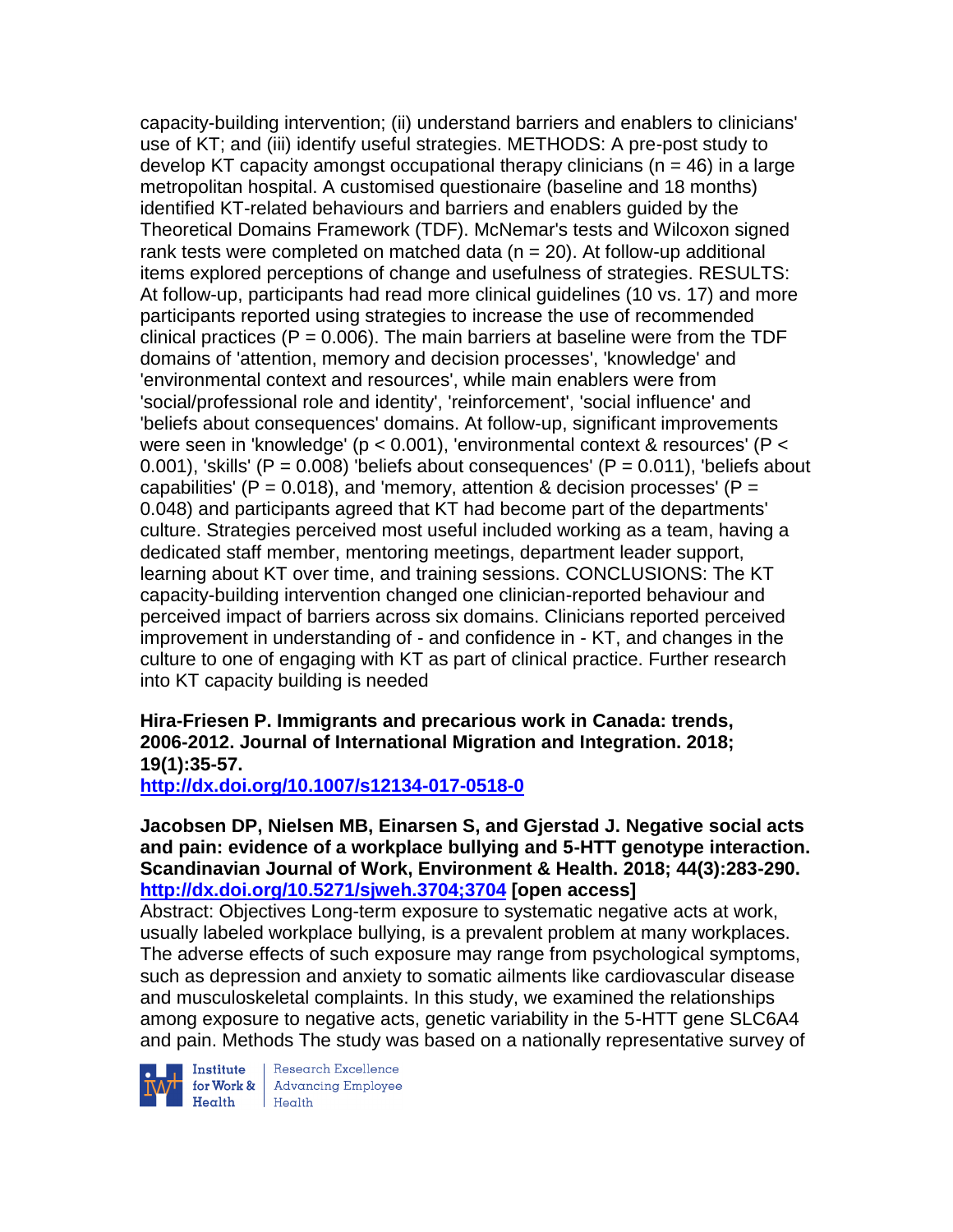987 Norwegian employees drawn from the Norwegian Central Employee Register by Statistics Norway. Exposure to bullying in the workplace was measured with the 9-item version of the Negative Acts Questionnaire - Revised (NAQ-R) inventory. Pain was rated using an 11-point (0-10) numeric rating scale (NRS). Genotyping with regard to SLC6A4 was carried out using a combination of gel-electrophoresis and TaqMan assay. Results The data revealed a significant interaction between exposure to negative acts and the SLC6A4 genotype with regard to pain (linear regression with 5000 resamples; age, sex, tobacco use and education were included as covariates). The relationship between negative acts and pain intensity was significantly stronger for subjects with the LALA genotype than for subjects with the SLA/LALG/SLG genotype. No significant difference between subjects with the LALA genotype and SS genotype was observed. Conclusions Our data demonstrated that the relationship between bullying and pain was modified by the 5-HTT genotype, ie, genetic variation in SLC6A4. The association between negative acts and health among vulnerable individuals appeared more potent than previously reported

### **Airaksinen J, Jokela M, Virtanen M, Oksanen T, Koskenvuo M, Pentti J, Vahtera J, and Kivimaki M. Prediction of long-term absence due to sickness in employees: development and validation of a multifactorial risk score in two cohort studies. Scandinavian Journal of Work, Environment & Health. 2018; 44(3):274-282.**

### **<http://dx.doi.org/10.5271/sjweh.3713;3713> [open access]**

Abstract: Objectives This study aimed to develop and validate a risk prediction model for long-term sickness absence. Methods Survey responses on work- and lifestyle-related questions from 65 775 public-sector employees were linked to sickness absence records to develop a prediction score for medically-certified sickness absence lasting >9 days and >/=90 days. The score was externally validated using data from an independent population-based cohort of 13 527 employees. For both sickness absence outcomes, a full model including 46 candidate predictors was reduced to a parsimonious model using least-absolute-shrinkage-and-selection-operator (LASSO) regression. Predictive performance of the model was evaluated using C-index and calibration plots. Results Variance explained in >/=90-day sickness absence by the full model was 12.5%. In the parsimonious model, the predictors included self-rated health (linear and quadratic term), depression, sex, age (linear and quadratic), socioeconomic position, previous sickness absences, number of chronic diseases, smoking, shift work, working night shift, and quadratic terms for body mass index and Jenkins sleep scale. The discriminative ability of the score was good (C-index 0.74 in internal and 0.73 in external validation). Calibration plots confirmed high correspondence between the predicted and observed risk. In >9-day sickness absence, the full model explained 15.2% of the variance explained, but the C-index of the parsimonious model was poor (<0.65). Conclusions Individuals' risk of a long-term sickness absence that lasts >/=90



Research Excellence for Work & | Advancing Employee  $H$ ealth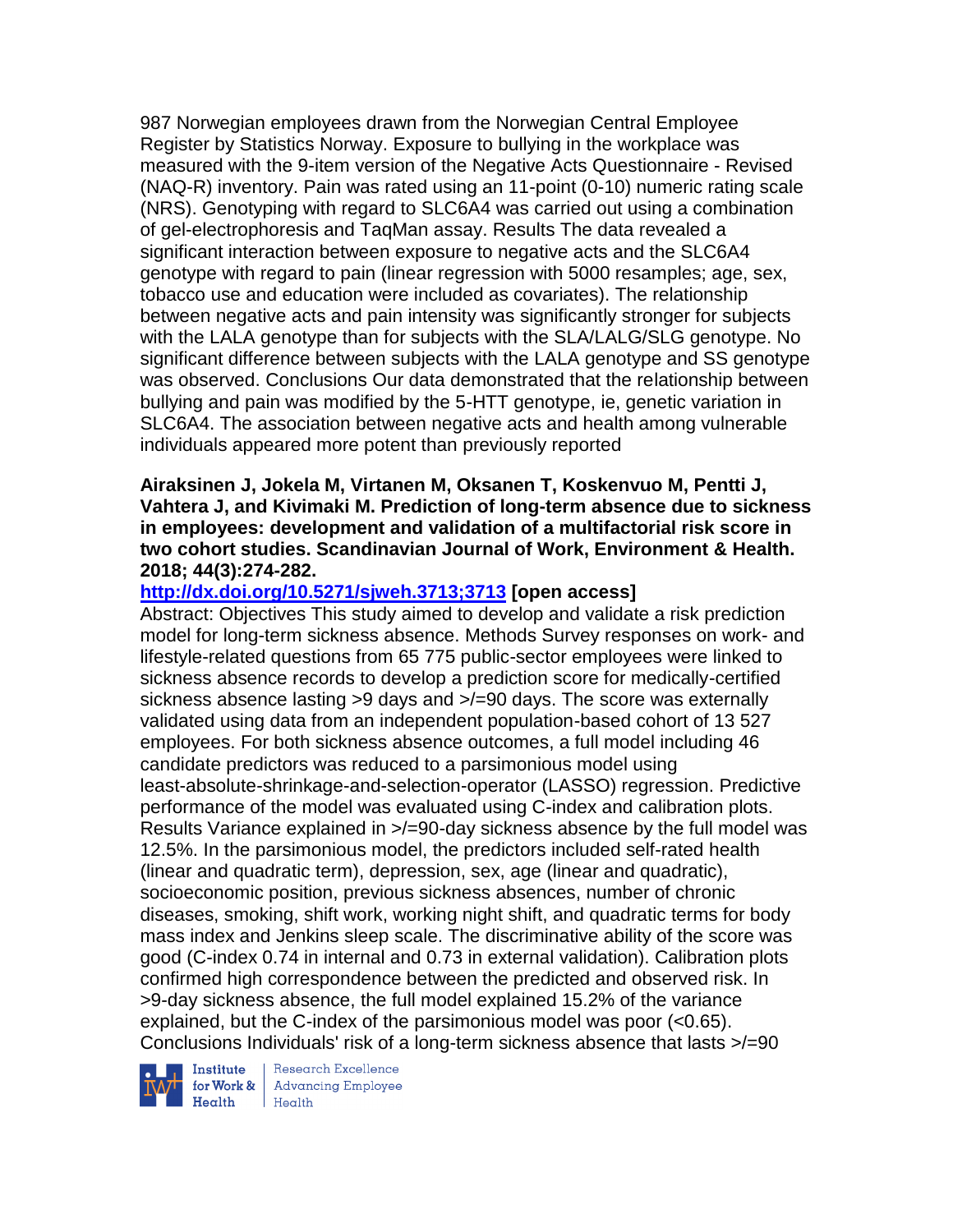days can be estimated using a brief risk score. The predictive performance of this score is comparable to those for established multifactorial risk algorithms for cardiovascular disease, such as the Framingham risk score

# **Kelly D, Shorthouse F, Roffi V, and Tack C. Exercise therapy and work-related musculoskeletal disorders in sedentary workers. Occupational Medicine. 2018; 68(4):262-272.**

### **<http://dx.doi.org/10.1093/occmed/kqy054>**

Abstract: Background: Work-related upper limb disorders (WRULDs) are a syndrome of symptoms affecting the upper quadrant of the body and are a significant cause of pain, disability and sickness absence among workers. Exercise therapy is considered to be a clinical and cost-effective strategy in WRULD management. Aims: To evaluate the effectiveness of exercise therapy for WRULDs in sedentary workers. Methods: This review follows an a priori protocol to maintain internal validity describing essential procedures to be followed (e.g. a comprehensive search strategy, duel extraction and critical appraisal). The methodological quality of the studies were assessed using Cochrane Risk of Bias Tool for all randomized controlled trials and the Assessing the Methodological Quality of Systematic Reviews (AMSTAR) tool for systematic reviews. Results: A total of 11 articles were selected for inclusion. There was moderate evidence to suggest exercise is effective in reducing the symptoms of pain and improved function in WRULDs in sedentary workers when compared to a control group. Conclusions: The results were comparable to recent systematic reviews, which have found evidence to support the use of exercise therapy, in mixed populations of workers. There is a need for further research to highlight the most effective form of exercise, optimal dosage and delivery method

### **Li SA, Jeffs L, Barwick M, and Stevens B. Organizational contextual features that influence the implementation of evidence-based practices across healthcare settings: a systematic integrative review. Systematic Reviews. 2018; 7(1):72.**

# **<http://dx.doi.org/10.1186/s13643-018-0734-5> [open access]**

Abstract: BACKGROUND: Organizational contextual features have been recognized as important determinants for implementing evidence-based practices across healthcare settings for over a decade. However, implementation scientists have not reached consensus on which features are most important for implementing evidence-based practices. The aims of this review were to identify the most commonly reported organizational contextual features that influence the implementation of evidence-based practices across healthcare settings, and to describe how these features affect implementation. METHODS: An integrative review was undertaken following literature searches in CINAHL, MEDLINE, PsycINFO, EMBASE, Web of Science, and Cochrane databases from January 2005 to June 2017. English language, peer-reviewed empirical studies exploring organizational context in at least one implementation initiative within a healthcare



| Research Excellence for Work & | Advancing Employee  $H$ ealth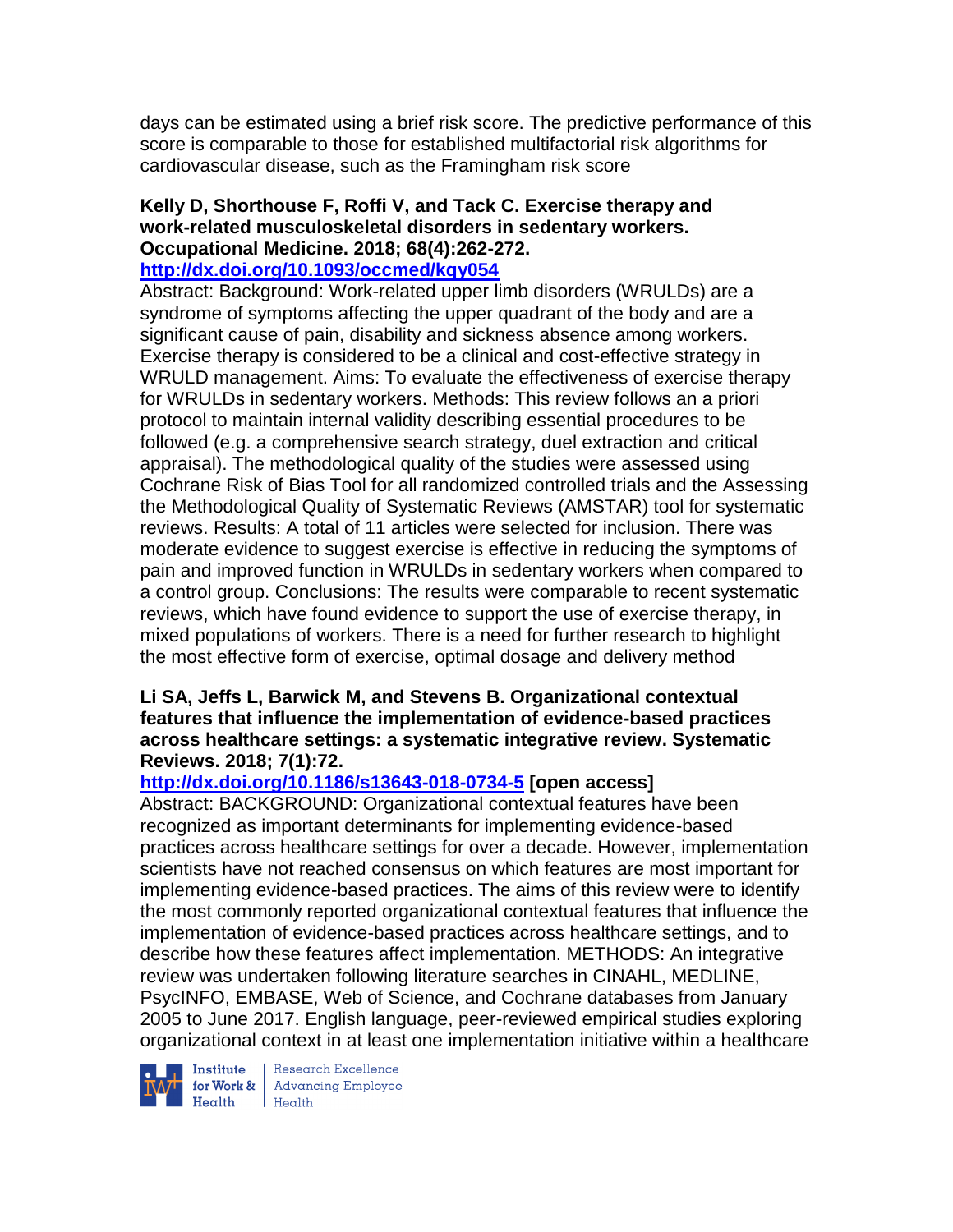setting were included. Quality appraisal of the included studies was performed using the Mixed Methods Appraisal Tool. Inductive content analysis informed data extraction and reduction. RESULTS: The search generated 5152 citations. After removing duplicates and applying eligibility criteria, 36 journal articles were included. The majority ( $n = 20$ ) of the study designs were qualitative, 11 were quantitative, and 5 used a mixed methods approach. Six main organizational contextual features (organizational culture; leadership; networks and communication; resources; evaluation, monitoring and feedback; and champions) were most commonly reported to influence implementation outcomes in the selected studies across a wide range of healthcare settings. CONCLUSIONS: We identified six organizational contextual features that appear to be interrelated and work synergistically to influence the implementation of evidence-based practices within an organization. Organizational contextual features did not influence implementation efforts independently from other features. Rather, features were interrelated and often influenced each other in complex, dynamic ways to effect change. These features corresponded to the constructs in the Consolidated Framework for Implementation Research (CFIR), which supports the use of CFIR as a guiding framework for studies that explore the relationship between organizational context and implementation. Organizational culture was most commonly reported to affect implementation. Leadership exerted influence on the five other features, indicating it may be a moderator or mediator that enhances or impedes the implementation of evidence-based practices. Future research should focus on how organizational features interact to influence implementation effectiveness

### **Loef B, van der Beek AJ, Holtermann A, Hulsegge G, van BD, and Proper KI. Objectively measured physical activity of hospital shift workers. Scandinavian Journal of Work, Environmental Health. 2018; 44(3):265-273. <http://dx.doi.org/10.5271/sjweh.3709;3709> [open access]**

Abstract: Objectives Shift work may alter workers' leisure-time and occupational physical activity (PA) levels, which might be one of the potential underlying mechanisms of the negative health effects of shift work. Therefore, we compared objectively measured PA levels between hospital shift and non-shift workers. Methods Data were used from Klokwerk+, a cohort study examining the health effects of shift work among healthcare workers employed in hospitals. In total, 401 shift workers and 78 non-shift workers were included, all of whom wore Actigraph GT3X accelerometers for up to seven days. Time spent sedentary, standing, walking, running, stairclimbing, and cycling during leisure time and at work was estimated using Acti4 software. Linear regression was used to compare proportions of time spent in these activities between hospital shift and non-shift workers. Results Average accelerometer wear-time was 105.9 [standard deviation (SD) 14.0] waking hours over an average of 6.9 (SD 0.6) days. No differences between hospital shift and non-shift workers were found in leisure-time PA (P>0.05). At work, shift workers were less sedentary [B=-10.6%



Research Excellence for Work & Advancing Employee  $H$ ealth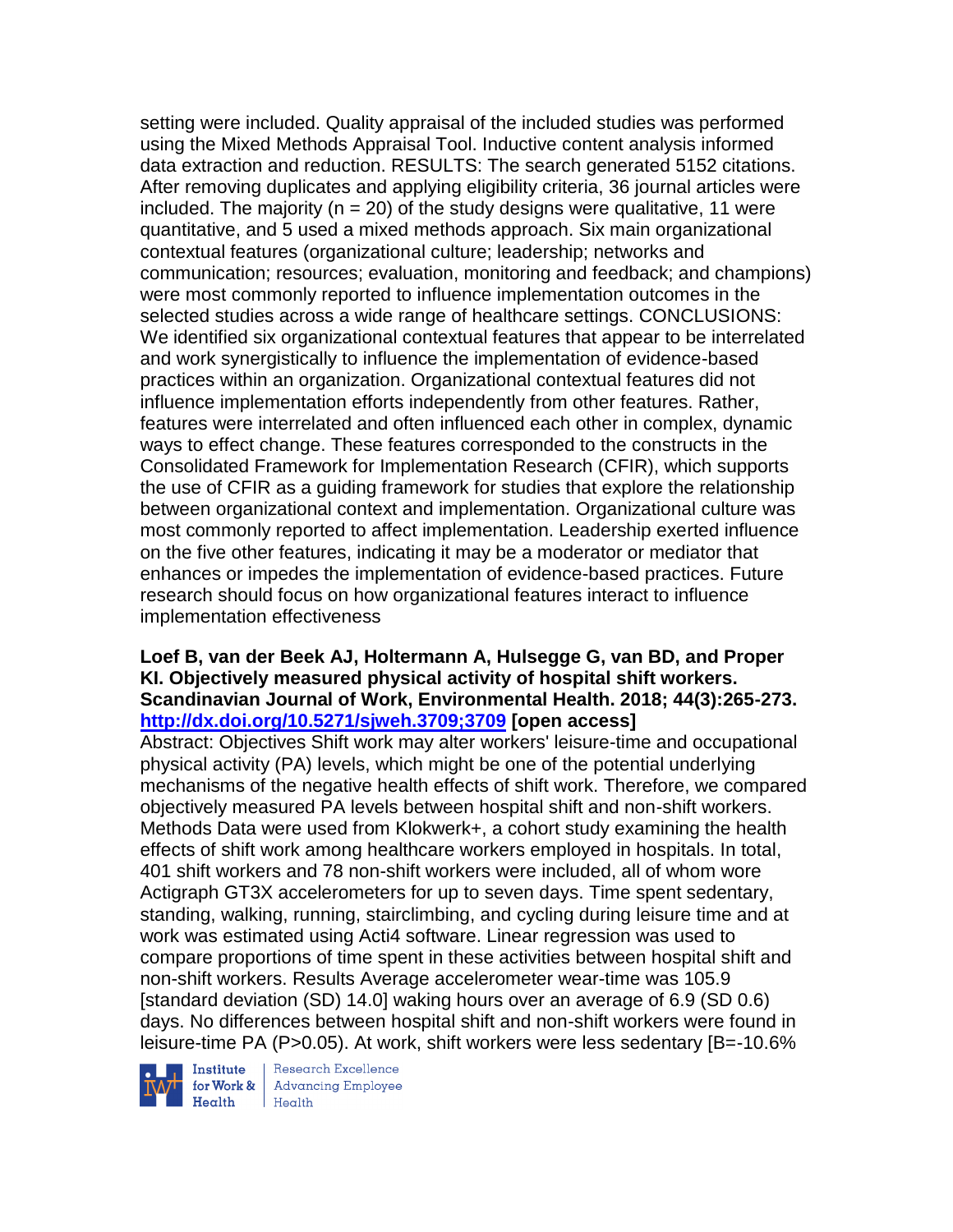(95% CI -14.3- -6.8)] and spent larger proportions of time standing [B=9.5% (95% CI 6.4-12.6)] and walking [B=1.2% (95% CI 0.1-2.2)] than non-shift workers. However, these differences in occupational PA became smaller when the number of night shifts during accelerometer wear-time increased. Conclusions Leisure-time PA levels of hospital shift workers were similar to those of non-shift workers, but shift workers were less sedentary and more physically active (ie, standing/walking) at work. Future research to the role of occupational activities in the health effects of shift work is recommended

# **McLean RKD, Graham ID, Tetroe JM, and Volmink JA. Translating research into action: an international study of the role of research funders. Health Research Policy Systems. 2018; 16(1):44.**

# **<http://dx.doi.org/10.1186/s12961-018-0316-y> [open access]**

Abstract: BACKGROUND: It is widely accepted that research can lead to improved health outcomes. However, translating research into meaningful impacts in peoples' lives requires actions that stretch well beyond those traditionally associated with knowledge creation. The research reported in this manuscript provides an international review of health research funders' efforts to encourage this process of research uptake, application and scaling, often referred to as knowledge translation. METHODS: We conducted web-site review, document review and key informant interviews to investigate knowledge translation at 26 research funding agencies. The sample comprises the regions of Australia, Europe and North America, and a diverse range of funder types, including biomedical, clinical, multi-health domain, philanthropic, public and private organisations. The data builds on a 2008 study by the authors with the same international sample, which permitted longitudinal trend analysis. RESULTS: Knowledge translation is an objective of growing significance for funders across each region studied. However, there is no clear international consensus or standard on how funders might support knowledge translation. We found that approaches and mechanisms vary across region and funder type. Strategically tailored funding opportunities (grants) are the most prevalent modality of support. The most common funder-driven strategy for knowledge translation within these grants is the linking of researchers to research users. Funders could not to provide empirical evidence to support the majority of the knowledge translation activities they encourage or undertake. CONCLUSIONS: Knowledge translation at a research funder relies on context. Accordingly, we suggest that the diversity of approaches uncovered in our research is fitting. We argue that evaluation of funding agency efforts to promote and/or support knowledge translation should be prioritised and actioned. It is paradoxical that funders' efforts to get evidence into practice are not themselves evidence based

**Mueller M, D'Addario M, Egger M, Cevallos M, Dekkers O, Mugglin C, and Scott P. Methods to systematically review and meta-analyse observational studies: a systematic scoping review of recommendations. BMC Medical** 



Research Excellence for Work & | Advancing Employee  $H$ ealth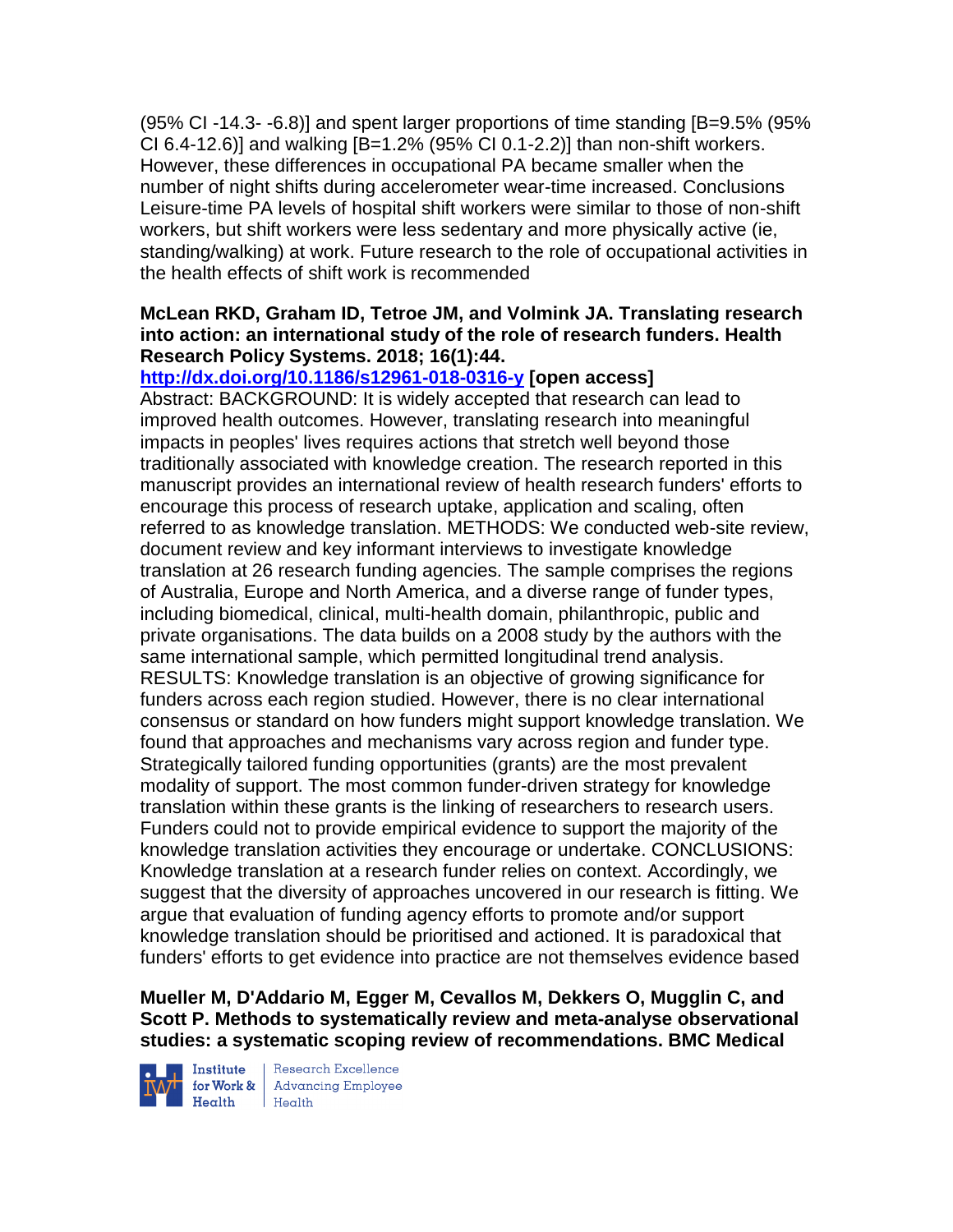#### **Research Methodology. 2018; 18(1):44 <http://dx.doi.org/10.1186/s12874-018-0495-9> [open access]**

Abstract: BACKGROUND: Systematic reviews and meta-analyses of observational studies are frequently performed, but no widely accepted guidance is available at present. We performed a systematic scoping review of published methodological recommendations on how to systematically review and meta-analyse observational studies. METHODS: We searched online databases and websites and contacted experts in the field to locate potentially eligible articles. We included articles that provided any type of recommendation on how to conduct systematic reviews and meta-analyses of observational studies. We extracted and summarised recommendations on pre-defined key items: protocol development, research question, search strategy, study eligibility, data extraction, dealing with different study designs, risk of bias assessment, publication bias, heterogeneity, statistical analysis. We summarised recommendations by key item, identifying areas of agreement and disagreement as well as areas where recommendations were missing or scarce. RESULTS: The searches identified 2461 articles of which 93 were eligible. Many recommendations for reviews and meta-analyses of observational studies were transferred from guidance developed for reviews and meta-analyses of RCTs. Although there was substantial agreement in some methodological areas there was also considerable disagreement on how evidence synthesis of observational studies should be conducted. Conflicting recommendations were seen on topics such as the inclusion of different study designs in systematic reviews and meta-analyses, the use of quality scales to assess the risk of bias, and the choice of model (e.g. fixed vs. random effects) for meta-analysis. CONCLUSION: There is a need for sound methodological guidance on how to conduct systematic reviews and meta-analyses of observational studies, which critically considers areas in which there are conflicting recommendations

# **Torquati L, Mielke GI, Brown WJ, and Kolbe-Alexander T. Shift work and the risk of cardiovascular disease. A systematic review and meta-analysis including dose-response relationship. Scandinavian Journal of Work, Environmental Health. 2018; 44(3):229-238.**

# **<http://dx.doi.org/10.5271/sjweh.3700;3700> [open access]**

Abstract: Objectives The aim of this review was to assess the risk of cardiovascular disease (CVD) events associated with shift work and determine if there is a dose-response relationship in this association. Method Electronic databases (PubMed, Scopus, and Web of Science) were searched for cohort or case-control control study designs in any population, reporting exposure to shift work as the main contributing factor to estimate CVD risk. For each study, adjusted relative risk (RR) ratios and 95% confidence intervals (CI) were extracted, and used to calculate the pooled RR using random-effect models. Meta-regression analysis was conducted to explore potential heterogeneity sources. Potential non-linear dose-response relationships were examined using



| Research Excellence for Work & | Advancing Employee  $H$ ealth